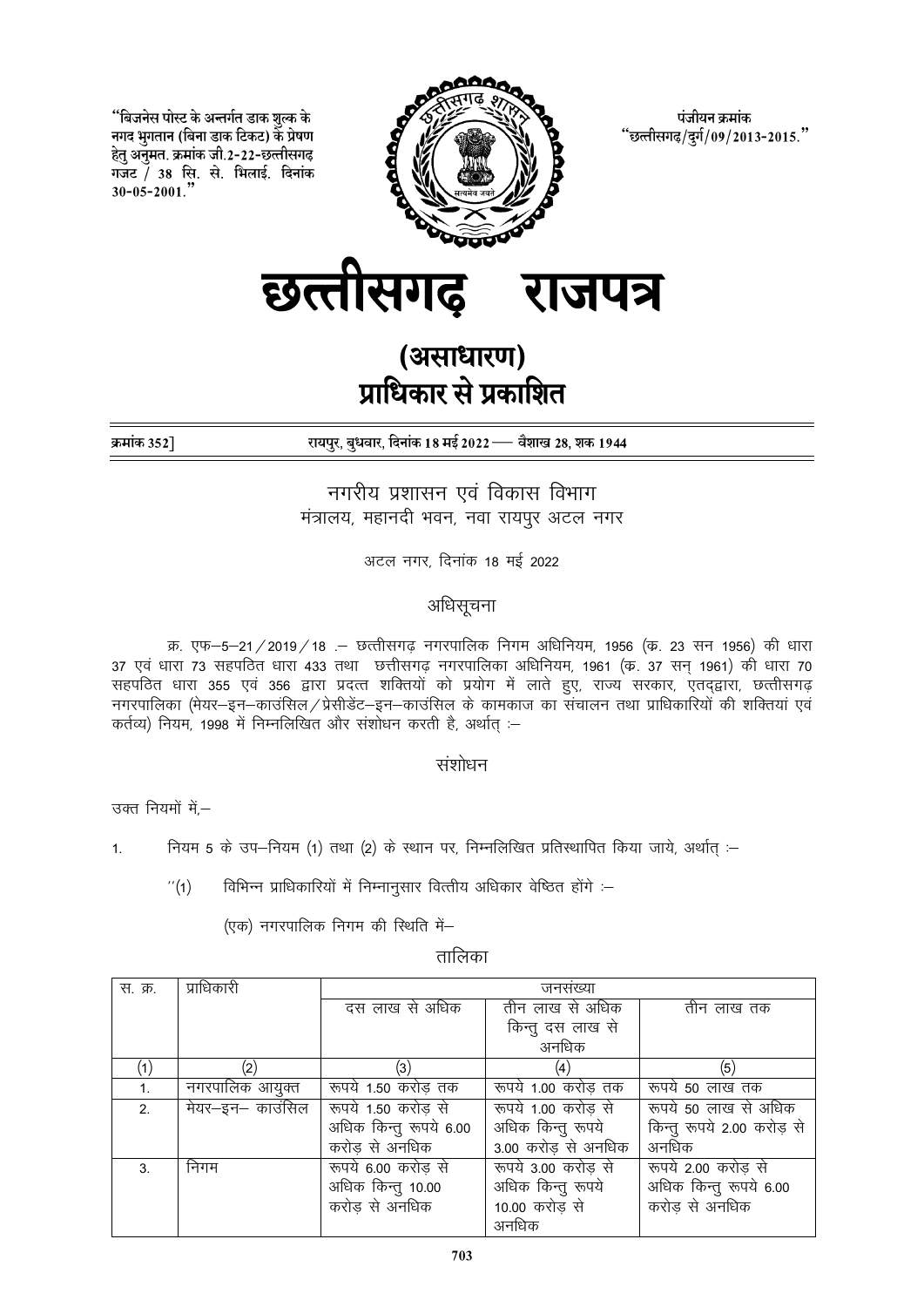## (दो) नगरपालिका परिषद एवं नगर पंचायत की स्थिति में -

तालिका

| स. क्र.       | प्राधिकारी                 | नगरपालिका परिषद                                        |                                                             | नगर पंचायत                                                  |
|---------------|----------------------------|--------------------------------------------------------|-------------------------------------------------------------|-------------------------------------------------------------|
|               |                            | जनसंख्या पचास हजार या   जनसंख्या पचास हजार             |                                                             |                                                             |
|               |                            | उससे अधिक                                              | से कम                                                       |                                                             |
|               | $\left( 2\right)$          | (3)                                                    | $\left( 4\right)$                                           | (5)                                                         |
| 1.            | मुख्य नगरपालिका<br>अधिकारी | रूपये 2 लाख तक                                         | रूपये 1 लाख तक                                              | रूपये 50 हजार तक                                            |
| $\mathcal{P}$ | प्रेसिडेंट–इन–<br>काउंसिल  | रूपये 2 लाख से अधिक<br>किन्तु रूपये 60 लाख से<br>अनधिक | रूपये 1 लाख से<br>अधिक किन्तु रूपये 30<br>लाख से अनधिक      | रूपये 50 हजार से अधिक<br>किन्तु रूपये 20 लाख से<br>अनधिक    |
| 3             | परिषद                      | रूपये 60 लाख से अधिक<br>किन्तु 4.00 करोड़ से<br>अनधिक  | रूपये 30 लाख से<br>अधिक किन्तु रूपये<br>2.50 करोड़ से अनधिक | रूपये 20 लाख से अधिक<br>किन्तु रूपये 1.50 करोड़<br>से अनधिक |

- $(2)$ ऐसे प्रकरणों में, जहां व्यय, निगम या परिषद या नगर पंचायत की वित्तीय शक्ति से अधिक अन्तर्वलित हो, जैसा किउप–नियम (1) में विनिर्दिष्ट है, वहां राज्य शासन की पूर्व स्वीकृति आवश्यक होगी।''
- नियम 5 के उप-नियम (3) का लोप किया जाये।  $\overline{2}$ .

छत्तीसगढ़ के राज्यपाल के नाम से तथा आदेशानुसार, एच. आर. दुबे, उप-सचिव.

## अटल नगर. दिनांक 18 मई 2022

क्र. एफ 5-21/2019/18 .- भारत के संविधान के अनुच्छेद 348 के खण्ड (3) के अनुसरण में इस विभाग की अधिसूचना क्रमांक एफ 5–21/2019/18 दिनांक 18–05–2022 का अंग्रेजी अनुवाद राज्यपाल के प्राधिकार से एतद्द्वारा प्रकाशित किया जाता है.

> छत्तीसगढ़ के राज्यपाल के नाम से तथा आदेशानुसार, एच. आर. दूबे, उप-सचिव.

#### Atal Nagar, the 18th May 2022

#### **NOTIFICATION**

No. F.5-21/2019/18 . - In exercise of the powers conferred by Section 37 and Section 73 read with Section 433 of the Chhattisgarh Municipal Corporation Act, 1956 (No. 23 of 1956), and Section 70 read with Section 355 and 356 of the Chhattisgarh Municipalities Act, 1961 (No. 37 of 1961), the State Government, hereby, makes the following further amendment in the Chhattisgarh Municipalities (The Conduct of Business of the Mayor-in-Council/President-in-Council and the Powers and Functions of the Authorities) Rules, 1998 namely :-